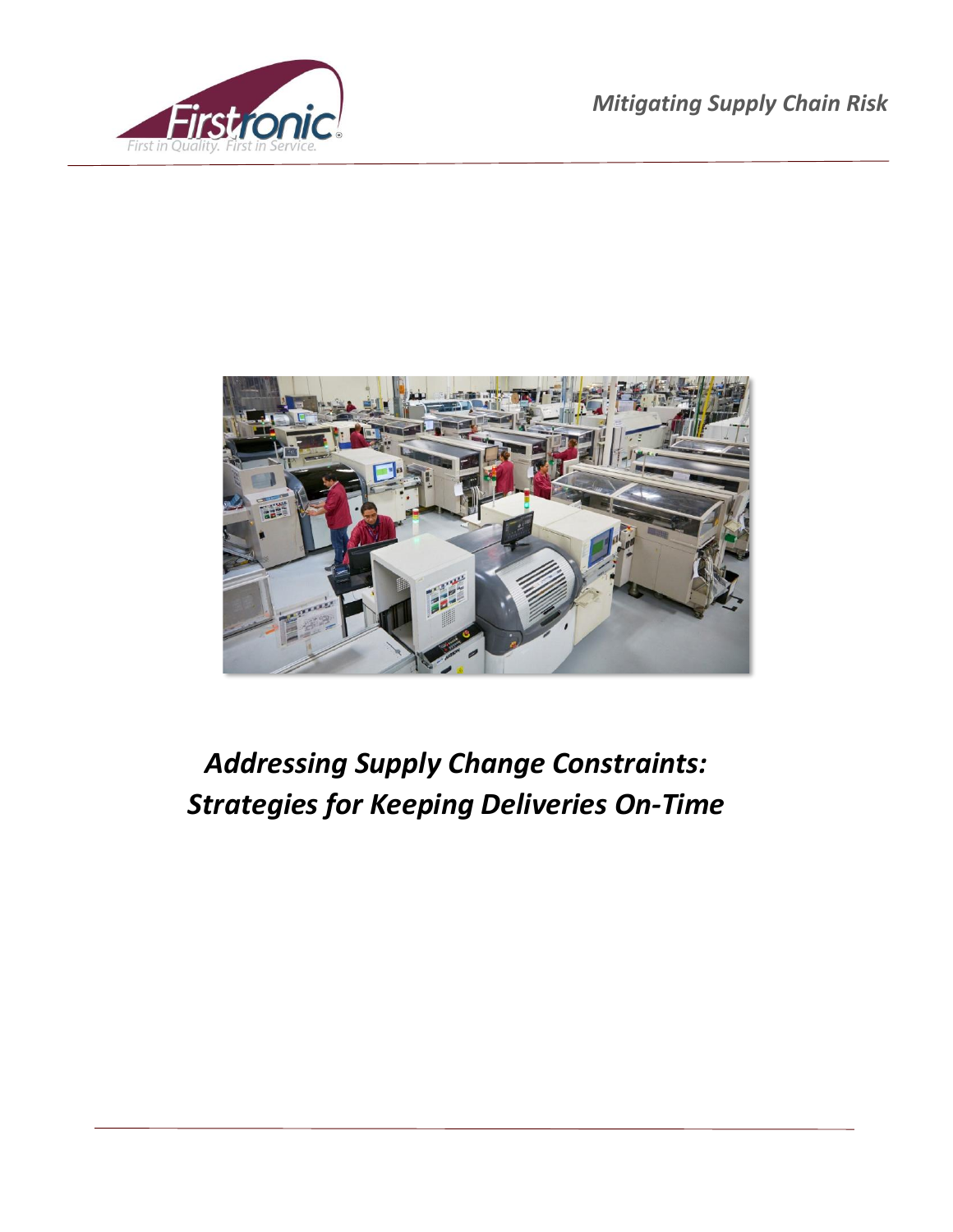

# **Addressing Supply Change Constraints: Strategies for Keeping Deliveries On-Time**

By Wally Johnson

The combination of pandemic-induced work environment changes, pent-up demand for products in short supply in 2020, focus on new infrastructure and legislative priorities, and the lingering impact of spikes in COVID-19 infections around the world are creating constraints across the supply chain. Unlike the 2018/2019 constraints, which were focused predominately on automotive-grade MLCCs and resistors, these constraints are impacting the entire supply chain to some extent and will likely continue to provide availability and pricing surprises throughout the year as the variables described above create unplanned impacts.

A bigger, much longer term issue is semiconductor availability. Most of the semiconductor supply base is far beyond capacity due to a dramatic reduction in wafer starts available to them. In most cases, there are no alternatives as there were with MLCC. Even if alternates are available, most manufacturers are affected by this shortage to some degree.

The challenge for electronics manufacturing services (EMS) providers and their original equipment manufacturer (OEM) customers is to successfully navigate a supply chain environment where new issues develop as quickly as an old issue is solved. This requires a strategy that involves product development teams, supply chain management and senior management in minimizing constraint risks; lengthening forecast and firm order commitment windows; utilizing tools and processes to ensure real-time visibility into both material on order and on hand; and ensuring that critical suppliers understand the line down impact of their prioritization strategies.

Firstronic, an EMS provider headquartered in Grand Rapids, MI with a global network of manufacturing operations, has been successfully addressing these challenges. This whitepaper looks at the practices and tools it has been utilizing to accomplish that objective.

## **Overview**

There are a number of variables currently driving constraints and price increases:

- Regional COVID-19 related country shutdowns and factory operational restrictions
- Loss in international air freight capacity
- Increased dependence on ocean freight combined with operational restrictions affecting the ports
- 'V shaped' recovery of the automotive sector trying to pull capacity back that had been diverted to increased demand for network equipment and 5G
- Insufficient available wafer start capacity in semiconductors.

Addressing this year of constraints requires a multi-pronged approach that includes: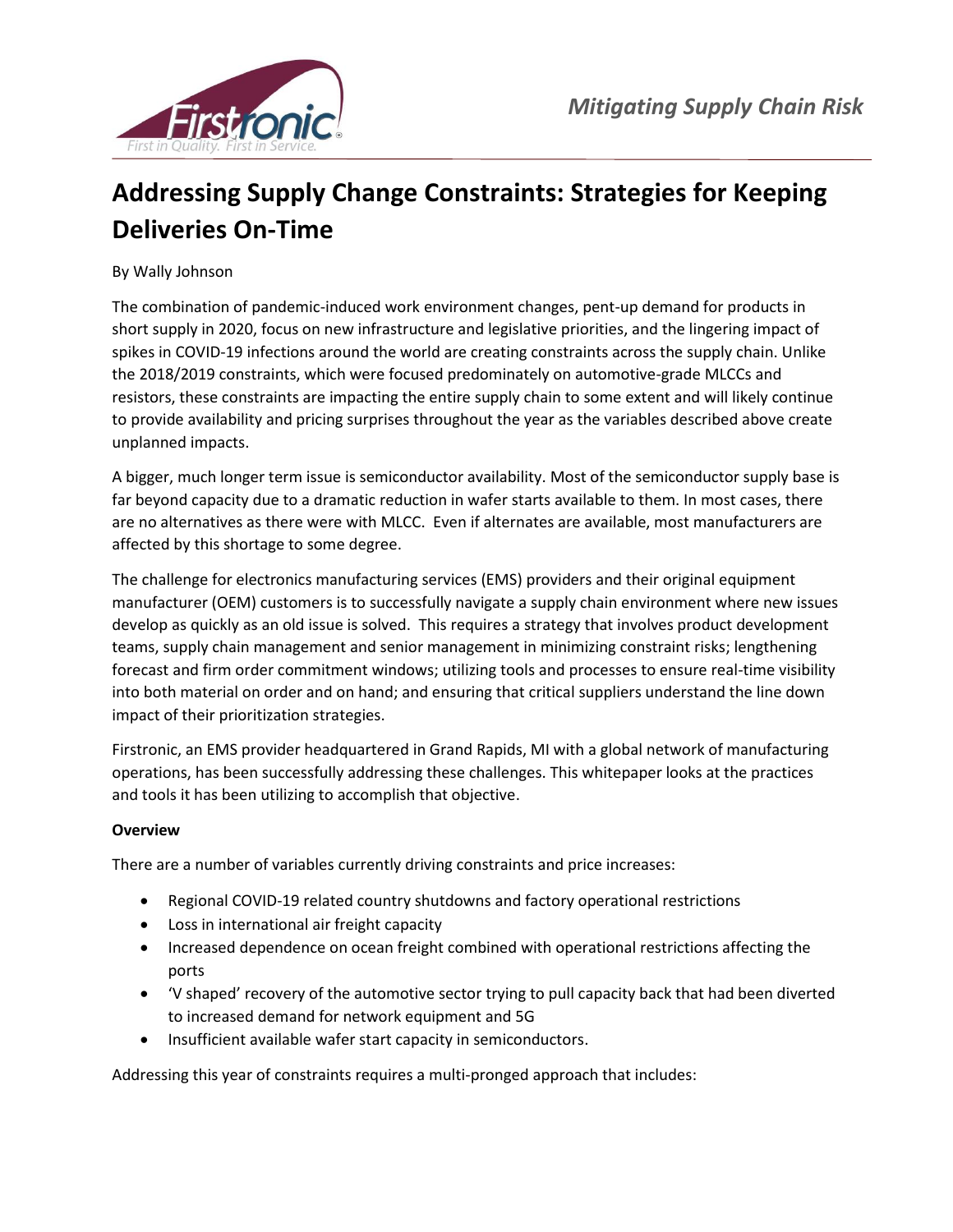

- A revised approach to materials selection in the design phase
- Strong focus on supplier relationships
- Longer forecast horizons
- Real-time supply chain monitoring tools.

#### **A Revised Approach to Materials Selection in the Design Phase**

Materials will be much more of a critical path in 2021 during product development. The standard strategy of sourcing the large cost driver parts first and leaving the passives until the design is finalized is no longer helping to shorten new product launches.

Alternate component selection is critical. In some cases, designs may need to be modified. In particular, filter capacitors in 1uF, 4.7uF, 10uF and 0603,0805,1206 package sizes, have virtually no stock available across any manufacturer. A better option in these situations would be to consider electrolytic or tantalum capacitors for large case/high capacitive value (CV) applications.

It is more important than ever to keep EMS provider partners in the product development loop so that they can be involved early in component sourcing decisions and keep their supply chains in the loop. Firstronic would like at least six months' notice on new product introductions whenever possible.

Additionally, the team at Firstronic scrubs every new bill of materials (BOM) prior to launch to identify alternates for long lead-time/allocated components and encourage support of as many alternates as possible on passives and capacitors.

#### **Longer Forecasts**

Many parts suppliers are at capacity and have firm orders for a quarter or more. This is situation is likely to continue for most of the year. As a result, rolling forecasts given to EMS providers need to reflect at least 12 months of demand. When possible, at least six month warning on increases in demand above the min/max range currently in place should be given.

#### **Real-Time Supply Chain Monitoring Tools**

Based on the constraints outlined earlier, there are potential issues in both assumed component availability and the capacity to build unanticipated spikes in demand above planned forecast maximums. The ability to monitor changing trends in real-time has never been more important.

As standard practice at Firstronic, both raw materials and finished goods inventory kanbans are established to minimize liability yet support variable demand. Suppliers agree to a bonded inventory based on each customer's forecast and likely variations in demand. A finished goods kanban is also in place and is normally sized to cover two weeks of demand. Firstronic builds to forecast and pulls on demand. In the event demand changes radically, forecasts and bonds are revised. In a perfect world, this process enables Firstronic's team to manage exceptions rather than expediting material.

Firstronic has developed a new cutting edge tool: *the Firstronic Supply Chain Monitor*. It combines the latest Firstronic requirements schedule with the latest supplier inventory and the schedule of material